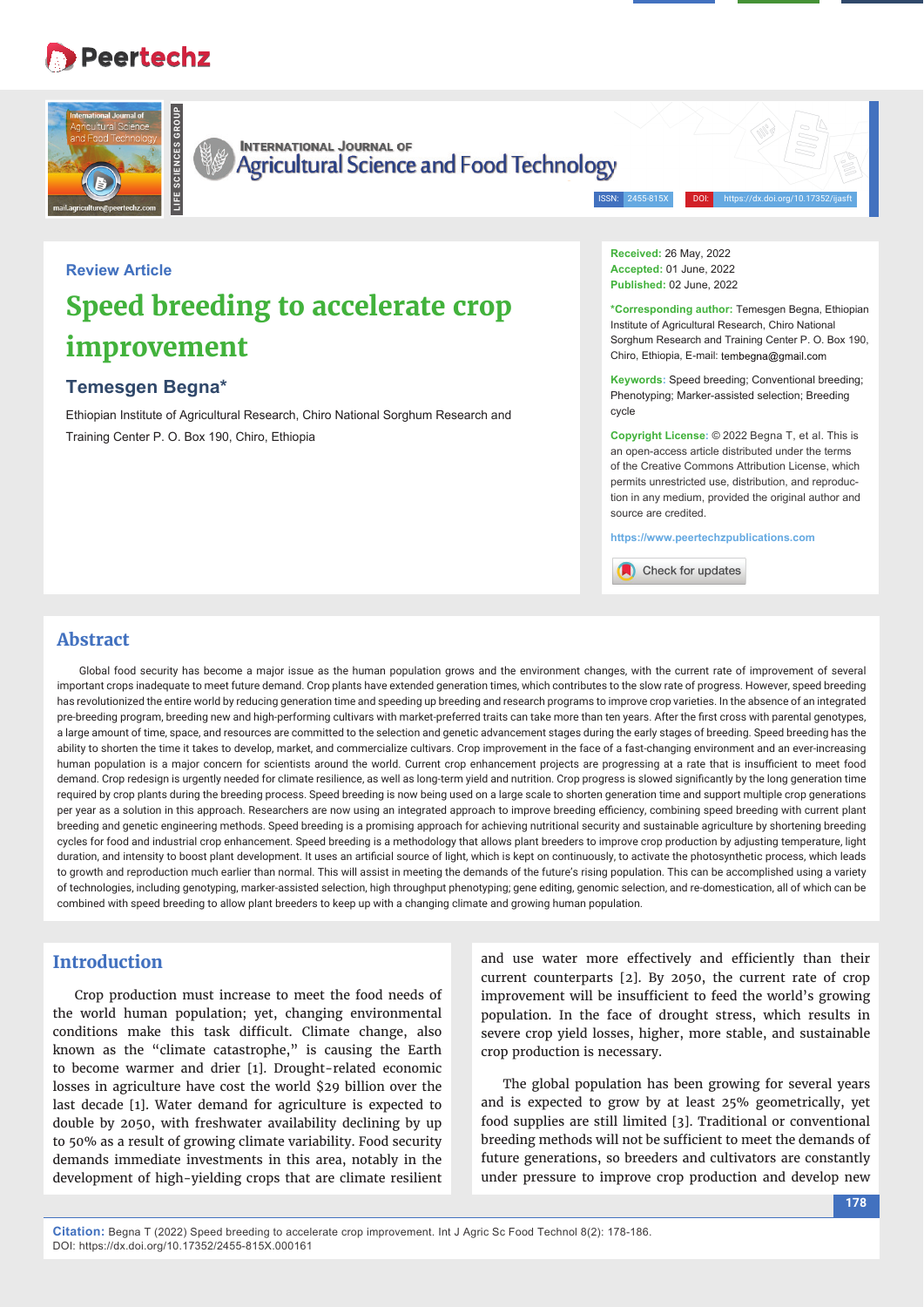varieties of crops that are of higher quality and yield higher yields that should be of superior quality in every respect, including nutritional value, disease resistance, and climatic changes. Before an improved cultivar is issued, it must go through several generations of cycling and evaluation. To introduce and assess many traits of interest, this lengthy procedure is required. However, a process known as 'speed breeding' for rapid generation advancement has been successfully implemented in agricultural plants to achieve rapid rates of crop improvement. Unlike in the past, plant breeders now have breakthrough technology that can help them overcome future crises and improve crop types.

Some of the methods that are now being used include the development of automated high-throughput phenotyping technology systems that help to boost selection strength and precision [4]. Another option is to use  $2<sup>nd</sup>$  and  $3<sup>rd</sup>$  generation sequencing platforms, which allow breeders to use more economical DNA markers. It helps in gene discovery and analytical breeding technologies, both of which attempt to boost production quantity and quality [5]. Although all of these technologies help to produce the best results, one of their limitations is that they only produce one or two generations per year, which poses a problem for crop production in terms of quantity. However, this limitation has been alleviated by the 'speed breeding' protocol, which uses light and temperature control systems to produce at least six generations of crops per year [6].

Speed breeding has the ability to develop crop varieties in a smaller duration of time. It is an artificial environment with increased light duration to provide extended day light, which helps in the manipulation of photo-insensitive crop life cycles. A new variety takes 8-10 years to produce using traditional methods, but with speed breeding, the generation cycle can be shortened (2- 3x times). Speed breeding methods are available for several plant crops that function on the chromosomes and are provided with ideal light quality, light intensity, and proper temperature to boost photosynthesis and increase growth and breeding. At least six generations of distinct species are produced as a result of this process. Speed breeding does not necessitate the use of specialist labs; it can be done in ordinary settings [7]. Speed breeding provides various advantages over conventional approaches, including the ability to accelerate backcrossing, pyramiding characteristics, and transgenic pipelines. Speed breeding can be done in smaller regions, and researchers who do not have access to bigger areas can set up smaller speed breeding units [8]. To speed crop development under controlled temperature and light conditions, speed breeding has been integrated with numerous different methods.

Selecting complimentary parental genotypes with desired traits, followed by crossings and a succession of selection and advancement of superior progenies to produce candidate cultivars that meet market demands, is the traditional strategy of breeding a new crop variety [9]. Higher yield potential and nutritional quality, as well as increased tolerance to biotic and abiotic challenges, are all important breeding goals in agricultural cultivar improvement projects [9]. In any crop

improvement program, the following breeding procedures can be distinguished in the following order: (a) selection of desirable parents with complementary traits to combine; (b) crosses involving the selected parents and the development of progenies; (c) selection and genetic advancement of the best progenies based on target traits; (d) screening of the best progenies in multiple target production environments to identify the best performing; [8].

Most crop cultivar development efforts use these conventional breeding techniques. In the absence of an integrated pre-breeding program, however, traditional breeding processes can take more than ten years to produce and release an enhanced variety [10]. However, current methods such as doubled haploid breeding [11] and speed breeding can minimize the length of each crop breeding cycle [12]. Speed breeding is a collection of strategies that involves manipulating the environmental conditions in which crop genotypes are produced with the goal of speeding up flowering and seed development to get to the next breeding generation as soon as feasible. Through quick generation development, the approach reduces breeding time and resources. Global climate change and population growth have posed a danger to global food security by increasing demand for larger quantities and higher quality food. Crop breeding attempts to meet this growing need, but the long breeding cycle required to generate any acceptable cultivar is a severe restriction. As a result, breeders have long desired to reduce the crop duration in each generation of a breeding cycle. Speed breeding is a new technology that aims to shorten the agricultural breeding cycle and accelerate crop improvement through rapid generation advancement. Growing crops in a speed breeding-specific growth chamber speeds up research on adult plant phenotyping, crossing, mutants, and transformation.

Speed breeding protocols are currently being developed for several crops [6]. Unlike twofold haploid technology, which uses haploid embryos to produce entirely homozygous lines, speed breeding is suited for a wide range of germplasm and does not require special in vitro culturing equipment [6]. The premise of speed breeding is to accelerate the rate of photosynthesis by using optimal light intensity, temperature, and daytime duration regulation (22 h light, 22°C day/17°C night, and high light intensity), along with annual seed harvesting to minimize the generation period [13]. Flowering is controlled by the intensity and wavelength of light [14]. The speed of yield increment in most crop breeding efforts is insufficient to meet the increased food demand induced by a rapidly growing global population. The very long crop duration limits the development of improved crop varieties in plant breeding. The rapid development of better plant varieties is one strategy to alleviate food scarcity issues and increase food security. Through rapid generation advancement, speed breeding shortens the breeding cycle and accelerates crop research. Speed breeding can be done in a variety of methods, one of which is to lengthen the duration of plants' daily light exposure, paired with early seed harvest, to cycle swiftly from seed to seed, lowering generation times for some longday or day-neutral crops. The objective of this paper was to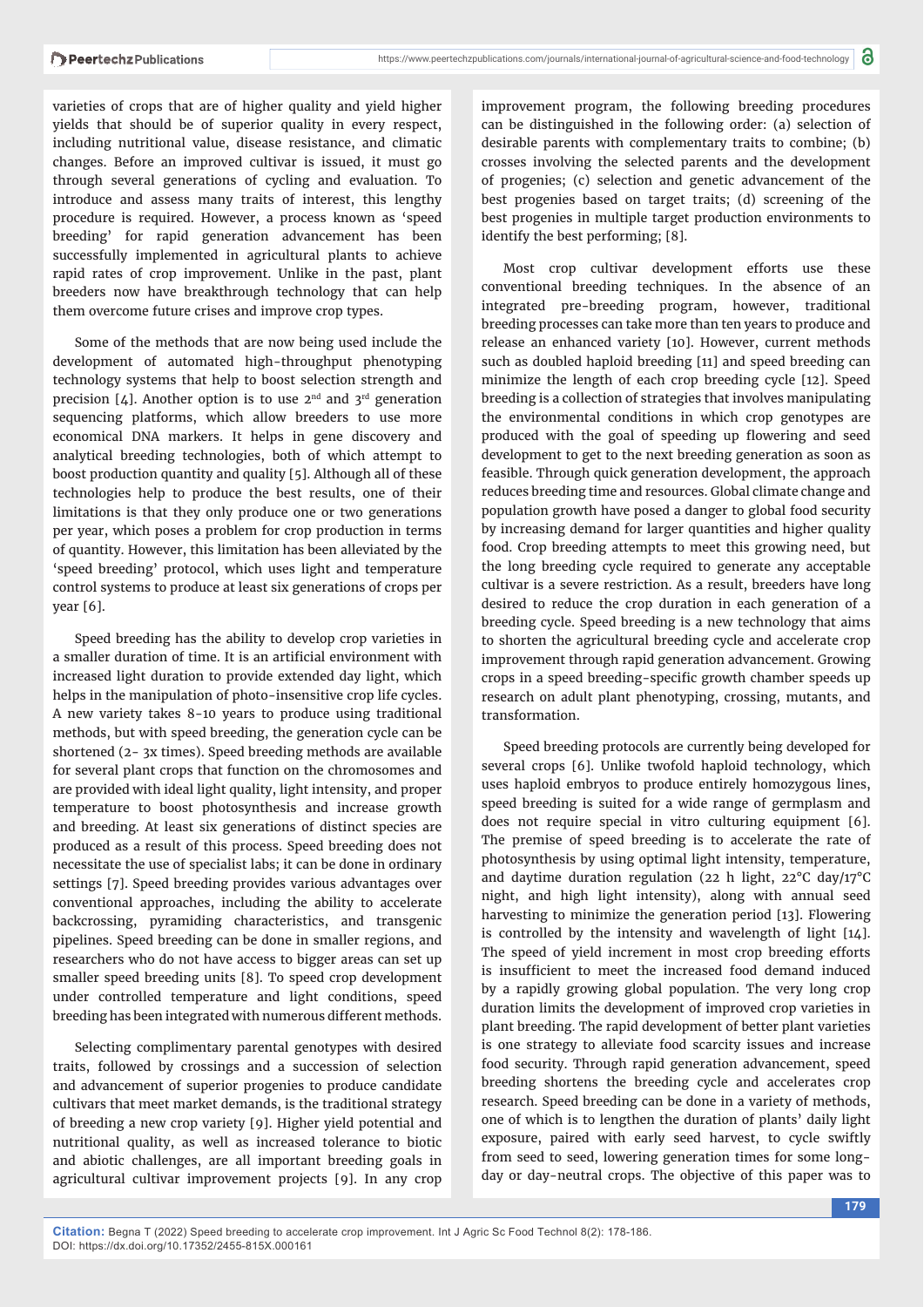assess the potential use of speed breeding techniques in a crop improvement system.

#### **Role of speed breeding in enhancement of crop plants**

The majority of plant species have bottlenecks in their applied research and breeding programs, requiring the development of technology to speed up plant growth and generation turnover. NASA's work in the early 1980s was an inspiration to all plant scientists. Researchers at the University of Queensland coined the phrase "speed breeding" in 2003 to describe a set of techniques designed to speed up wheat breeding. Over the last 100 years, traditional breeding programs around the world have produced numerous notable enhanced types. Despite this, development is gradual, in part due to the lengthy breeding cycle, which can take anywhere from 10 to 15 years from cross to cultivar release [15]. Combining large numbers of polygenic characteristics is a significant challenge [9]. While markerassisted selection has proven to be an effective tool in crop improvement programs, it is most effective when targeting a small number of genes with a large effect, such as leaf rust resistance genes (e.g. Lr23) in bread and durum wheat [16] and Yr15 in durum wheat [16].

Speed breeding produces 3 to 9 generations per year against 1 to 2 generations per year with traditional selection methods [6]. As a result, speed breeding allows for the rapid production of homozygous and stable genotypes, as well as the rapid progress of generations, resulting in the development and release of novel cultivars [17]. In addition, for multiple trait selection, speed breeding technology works well with marker-assisted selection and high-throughput phenotyping approaches. Furthermore, marker-assisted selection may only be used if the target gene or QTL responsible for the desired characteristic is known. As a result, the marker-assisted selection is less viable for complex traits when the underlying genetic influences are unknown [18].

Genomic selection (GS) has recently surmounted the constraints of marker-assisted selection by estimating breeding values (EBVs), which provide an assessment of the genomic merit associated with all small or substantial impacts across the entire genome, using genome-wide markers [19]. The genomic selection also allows for simultaneous selection of several traits; nevertheless, despite the efficiency and promise of this breeding strategy, the costs of genotyping large numbers of selected candidates are currently too costly to encourage widespread usage. Furthermore, because genomic selection is often used for inbred lines [20], the rate of advancement is constrained by the time necessary to conduct crossings and generate genetically stable new selection candidates.

Several speed breeding-adapted phenotyping techniques have been established, allowing for the characterization and selection of important traits [21]. Plant breeders are interested in screening a wide range of traits in population development's early generations. This allows breeding programs to save time and money by reducing labor and field testing costs. A highthroughput, reproducible, and robust screening methodology is necessary to accomplish this. For genetic studies and plant breeding, improving existing phenotyping methods and inventing new methods for phenotyping traits are critical. High-throughput, rapid, cost-effective, and repeatable methods are required for traits that are highly variable not just in the field but also in the glasshouse. Speed breeding methods can also be used to synchronize the flowering of cultivated and wild individuals of crop species, increasing the amount of variety in breeding populations and accelerating the achievement of breeding goals. Optimizing the plant development environment (plant density, photoperiod, and temperature), genetic engineering targeting the flowering pathway, grafting juvenile plants to mature rootstocks, using plant growth regulators, and harvesting immature seed are all techniques for rapid cycling [21].

#### **Integrated phenotyping with speed breeding as a tool for improving yield**

Any breeding selection method starts with phenotyping. Modern plant phenotyping, on the other hand, evaluates complex traits related to growth, yield, and stress adaption with greater accuracy and precision at many scales of organization, from organs to canopies [22]. The assessment of complex plant traits such as growth, development, tolerance, resistance, architecture, physiology, ecology, and yield, as well as the basic measurement of individual quantitative parameters that form the basis for complex trait assessment, is a more recent and comprehensive definition for plant phenotyping [23]. The dynamic and local interaction of phenotypes with the spatially and temporally dynamic environment above and below ground gives rise to the plant phenotype. Plant biomass [24], root morphology [25], leaf features [26], and fruit traits are all examples of structural and functional aspects that can be directly quantified.

Phenotyping is the assessment of complex plant traits related to growth, development, and all other features that serve as the foundation for complex trait assessment. Because the temperature fluctuates throughout the year in every corner of the world, it has an impact on crop output, resulting in human misery due to a lack of food resources. Jack Christopher et al. [27] conducted an experiment on the Australian environment because there was evidence of a continual rise in temperature and decrease in rainfall in that region. As a result, an experiment was carried out to determine the efficacy of combining phenotyping and speed breeding to promote root adaptation in changing environments and water scarcity. By combining phenotyping and speed breeding, a multipurpose approach was used to boost yield. Overpopulation development of more than 1000 recombinant inbred lines of wheat was advanced to generation within 18 months, according to the study's findings. As a result, our study provides a solid foundation for integrating genetic advances toward enhanced adaptability to water-limited conditions [27].

#### **Gene editing in combination with speed breeding for crop improvement**

Although traditional plant breeding has been successful in producing excellent crop varieties, genetic quality has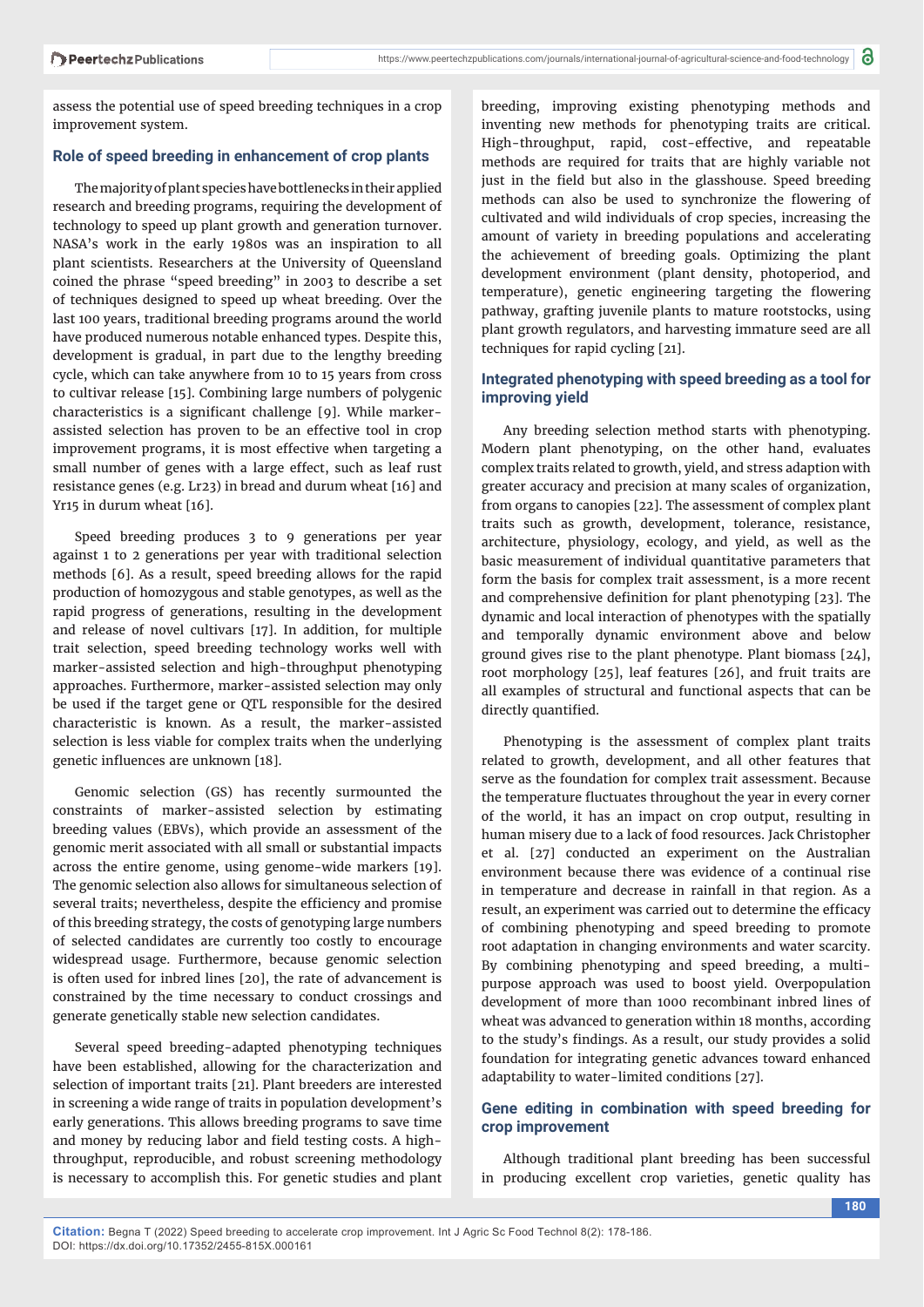decreased in the current era due to continual selection and long-term domestication of crops, and this is one of the limiting factors for crop quality development. In this era, genome editing technology has proven to be beneficial. Gene editing is a technology that involves making changes to the genes of a crop species to improve its yield. Felix Wolter, et al. [28] investigated the ability of CRISPR/Cas to generate directed genomic variation at many loci in their research. The CRISPR/Cas system opens new possibilities for genetic diversity. It can multiplex, which means that the number of targets can be changed at the same time. It addresses the actual issue, and a high-yielding variety can be produced; however, this process takes a long time and requires a lot of effort; therefore, combining genome editing and speed breeding has the potential to overcome this crisis, and multiple generations can be produced in a single year [28].

### **Boosting genetic gain by speed breeding and genomic selection**

Shorter breeding cycles (the time between crossing and selecting progeny to use as parents for the next cross) and a reduction in the number of cycles required to develop new varieties can help breeders and researchers make faster progress. In crops including wheat, rice, and maize, recent improvements in breeding techniques such as genetic engineering, genomic selection, and doubled-haploid technology have shortened breeding cycles and enhanced genetic gain rates [15]. When these technologies are paired with speed breeding techniques, which allow for rapid generation advancement by cultivating plant populations under-regulated photoperiod and temperature regimes to quicken their growth and development, they can have an even bigger impact [28].

The rate of genetic gain in a breeding program can be represented by the breeder's equation, a model of the expected change in a trait in response to selection [29]. The equation can

be written as  $R = \frac{\delta g \times i \times r}{L}$  $=\frac{\delta g x i x r}{2}$ , where *R* is the change in the trait

mean per year,  $\delta$  g is the amount of genetic variation within the population, i is the selection intensity, r is the selection accuracy, and L is the length of the breeding cycle. Based on this equation, speed breeding protocols can improve genetic gain in crop improvement programs by increasing the number of plant generations cycled in one year, which can substantially reduce the length of the breeding cycle. This is particularly useful for crossing and line development before field evaluation.

Speed breeding and genomic selection are used to improve the genetic benefit. Researchers have shown that speed breeding and genomic selection can improve genetic benefits in a variety of crops. Meuwissen et al. [30] were the first to propose genomic selection. The fundamental benefit of using genomic selection is that it shortens the breeding cycle and creates higher-quality plant varieties in a shorter amount of time, improving genetic gain. Researchers have demonstrated that combining genomic selection with other modern breeding procedures can improve crop quality even more effectively. The recent development of 'speed breeding' procedures has

the potential to drastically speed up breeding efforts for many crops by increasing generation in a shorter time frame [31]

## **Speed breeding to accelerate domestication**

Plant domestication is the process of transforming wild plant varieties into crop plants via artificial means. Early hybridization is followed by a selective breeding approach in this procedure. Plant breeding is especially connected to polyploidy crops. It is a time-consuming technique, thus to address this issue, it has been integrated with speed breeding, which minimizes the time duration and number of generations of that crop that has been issued. Plant domestication proof has to be found in polyploidy plants like peanuts and bananas, in combination with rapid breeding. O'Connora et al. undertook a study to determine the feasibility of using the speed breeding approach in peanut breeding. In comparison to the regular breeding phase, this study reduces the time it takes to produce multiple generations in a shorter period [12].

# **Multiple disease resistance by speed breeding**

Plant breeders are experimenting with new approaches to improve crop production quality to respond faster to changing climates and emerging diseases. Lee T. Hickey et al. [15] combined the two-row barley cultivar, Scarlett, with novel approaches for rapid trait introgression in a study. They developed 87 BC1F3:4 Scarlett introgression lines (ILs) in two years using four donor lines with multiple disease resistance and a redesigned backcross method that included phenotypic multi-trait screens as well as fast generation advanced technology 'speed breeding' [32].

## **Comparison of speed breeding with other breeding techniques**

Plant breeding strategies that use existing genomic variation in plants to generate a variety in eight to ten years can reduce genetic variability in the genome of the plant. Traditional breeding methods cannot meet the ever-increasing food demand for grain crops. It is critical to enhance breeding processes to boost food production in less time. To increase agricultural traits, several conventional and molecular breeding strategies are applied. CRISPR/Cas9, CRISPR/Cpf1, prime editing, base editing, dcas9 epigenetic modification, and various additional transgene-free genome editing techniques have been created by molecular researchers. These genome editing technologies can precisely and quickly improve desired traits. Furthermore, by reducing the crop cycle, a newly developed breeding technology known as "speed breeding" has transformed agriculture.

Ensure global food and nutrition security is an age-old challenge made more difficult by accelerated population growth rates in poor and emerging economies, urbanization, extreme and changing climates, the need to reduce agricultural activities' environmental impact, and competing demands for food, feed, and fuel [33]. A few and declining number of plant and animal species and strains are used in global agrifood systems [34]. Shorter breeding cycles (the time between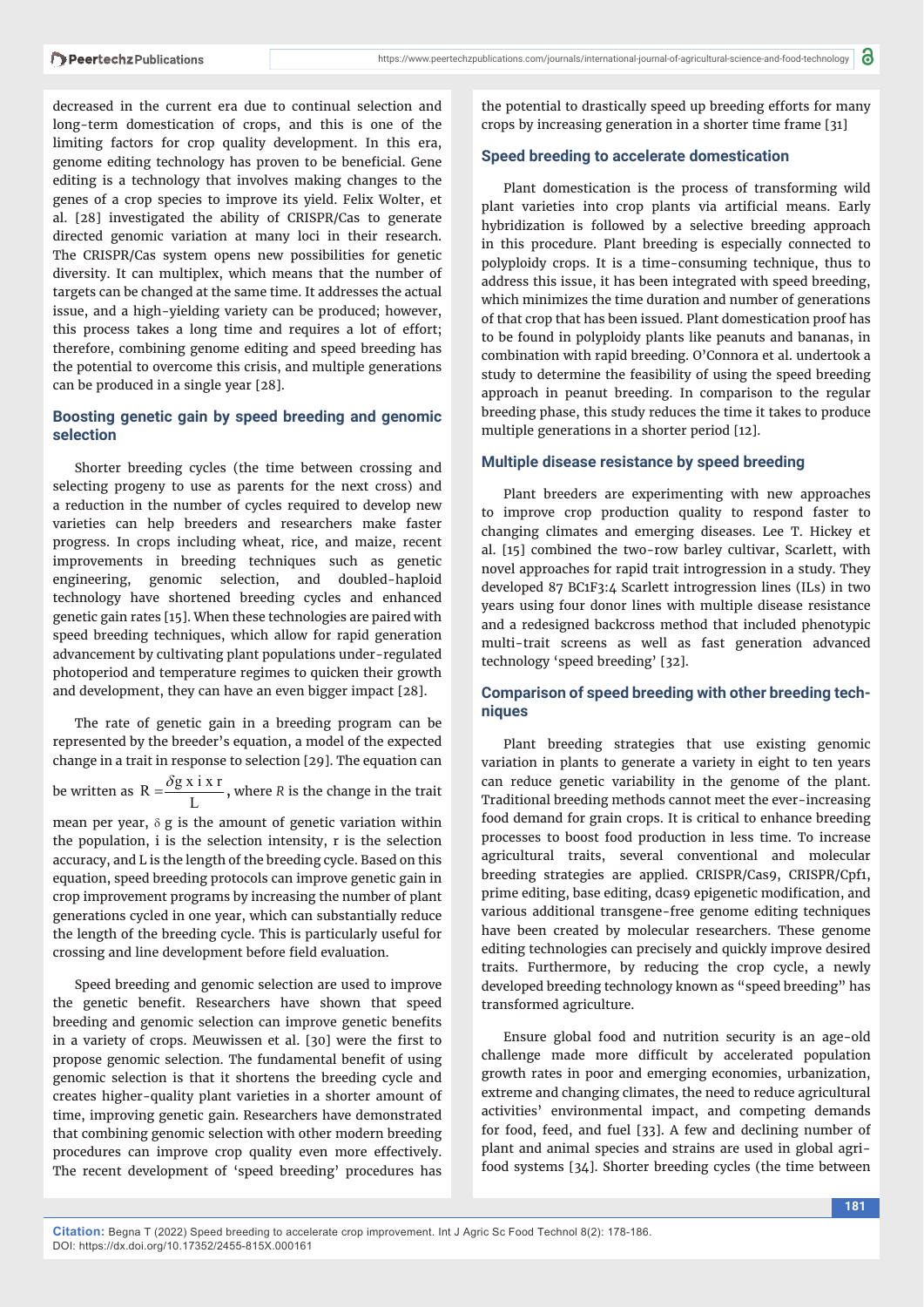crossing and selecting progeny to use as parents for the next cross) and a reduction in the number of cycles required to develop new varieties can help breeders and researchers make faster progress. In crops including wheat, rice, and maize, recent improvements in breeding techniques such as genetic engineering, genomic selection, and doubled-haploid technology have shortened breeding cycles and enhanced genetic gain rates [15]. When these technologies are paired with speed breeding techniques, which allow for rapid generation advancement by cultivating plant populations under-regulated photoperiod and temperature regimes to hasten their growth and development, they can have an even bigger impact [17]

Plant breeding has played a critical role in ensuring food security and safety since the early 1900s and has had a significant impact on food supply around the world [35]. However, in recent years, worldwide food quality and quantity issues have arisen as a result of the excessive food demand for the fastgrowing human population. Furthermore, extreme weather changes caused by global climate change are generating heat and drought stress, resulting in major crop losses for farmers all over the world [36]. Global epidemics, such as the Irish potato blight of the 1840s and the Southern corn leaf blight of the 1970s in the United States, were terrible events that killed millions of people owing to a lack of food [37]. The ratio of food production to consumption has declined significantly in recent years, while worldwide urbanization rates and demographic growth have soared. People choose to consume processed meals, which have a lower nutritional content, in this era of rapid expansion and progress. Traditional farming practices are intended to improve the nutritional value of various food plants. Recent scientific advancements have opened up a wide range of plant breeding options and novelties [38]. To meet the

growing demand for plant-based products, the current yearly yield enhancement levels in main crop species (ranging from 0.8-1.2 percent) must be doubled [39] Figure 1.

Presently, farmers feed 10 times more people using the same amount of land as 100 years ago. The use of Mendelian rules for crop breeding transformed the profession. Crop development has changed dramatically in the last 150 years as a result of cutting-edge genetics [40]. Plant reproductive cycles have been shortened using a variety of techniques. Plant breeding has been proven to be accelerated using novel strategies developed in the last decade, including genomic selection, high-throughput phenotyping (HTP), and current speed breeding. Gene transformation has also been used to generate crops with desirable characteristics utilizing genetic engineering and molecular technologies [41]. Other strategies have been proposed to improve the breeding of commercially significant crop species, such as cisgenesis, intragenesis, polyploidy breeding, and mutant breeding, such as largescale sequencing, genomics, quick gene isolation, and highthroughput molecular markers [42].

Plant genome improvement is insufficient for developing new plant varieties using traditional breeding approaches. Since the 1990s, molecular markers have been employed to identify superior hybrid lines to overcome this barrier in plant breeding procedures  $[43]$ . The artificial selection and breeding of this provided attribute by the plant breeder are required to improve plant phenotype for a certain desirable trait. In general, breeders focus on diploid or diploid-like qualities (maize and tomatoes) rather than polyploidy traits (alfalfa and potatoes), which have more complex genetics. Breeders prefer to use crops with shorter reproductive cycles, which allow



**Figure 1:** Historical milestones in plant breeding. For 10,000 years, farmers and breeders have been developing and improving crops.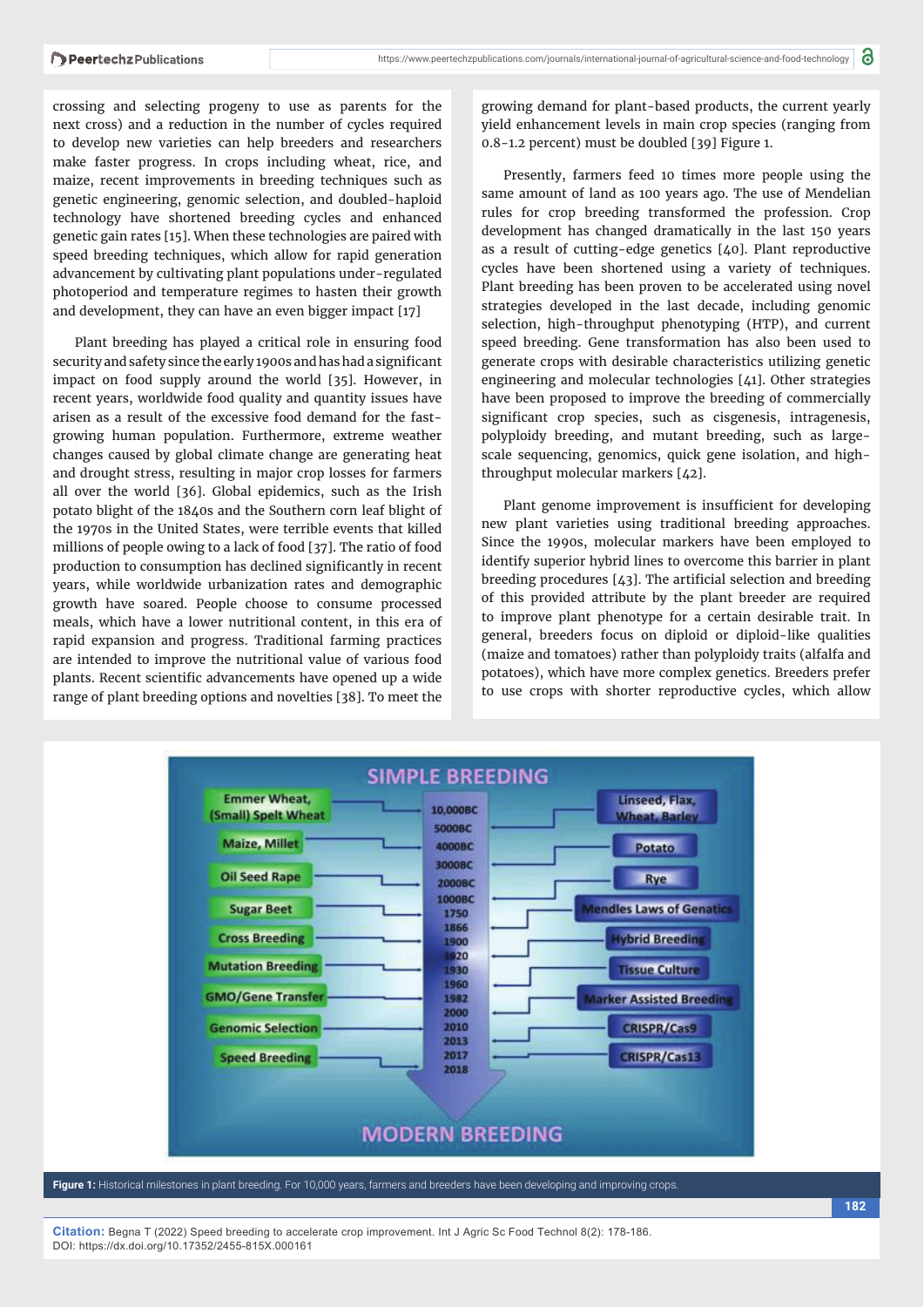for the production of multiple generations in a single year, resulting in faster artificial breeding of desired phenotypes than crops that reproduce only once a year or perennial plants that reproduce only once every few years [44] Figures 2,3.

## **Conclusion**

To feed the world's ever-growing population, food security in a changing environment is a serious concern. Plant breeding



**Figure 2:** Key altering factor in speed breeding. Light: An appropriate spectral range (400-700 nm) can be achieved through light-emitting diodes (LEDs) or other lighting sources such as halogen lamps or sodium vapor lamps (SVLs). In addition to controlling light quality, light intensity should also be taken care of, so the recommended photosynthetic photon flux density (PPFD) of ~450-500 µmol/m 2 /s. Photoperiod: Normally recommended photoperiod of 22 h with 2 h of darkness in a 24-h diurnal cycle. Temperature: The optimal temperature regime (maximum and minimum temperatures) should be applied for each crop. Humidity: A reasonable range of 60-70% is ideal and for crops adopted in drier conditions, can apply a lower level.



**Figure 3:** Speed breeding coupled with other breeding methodologies.

**Citation:** Begna T (2022) Speed breeding to accelerate crop improvement. Int J Agric Sc Food Technol 8(2): 178-186. DOI: https://dx.doi.org/10.17352/2455-815X.000161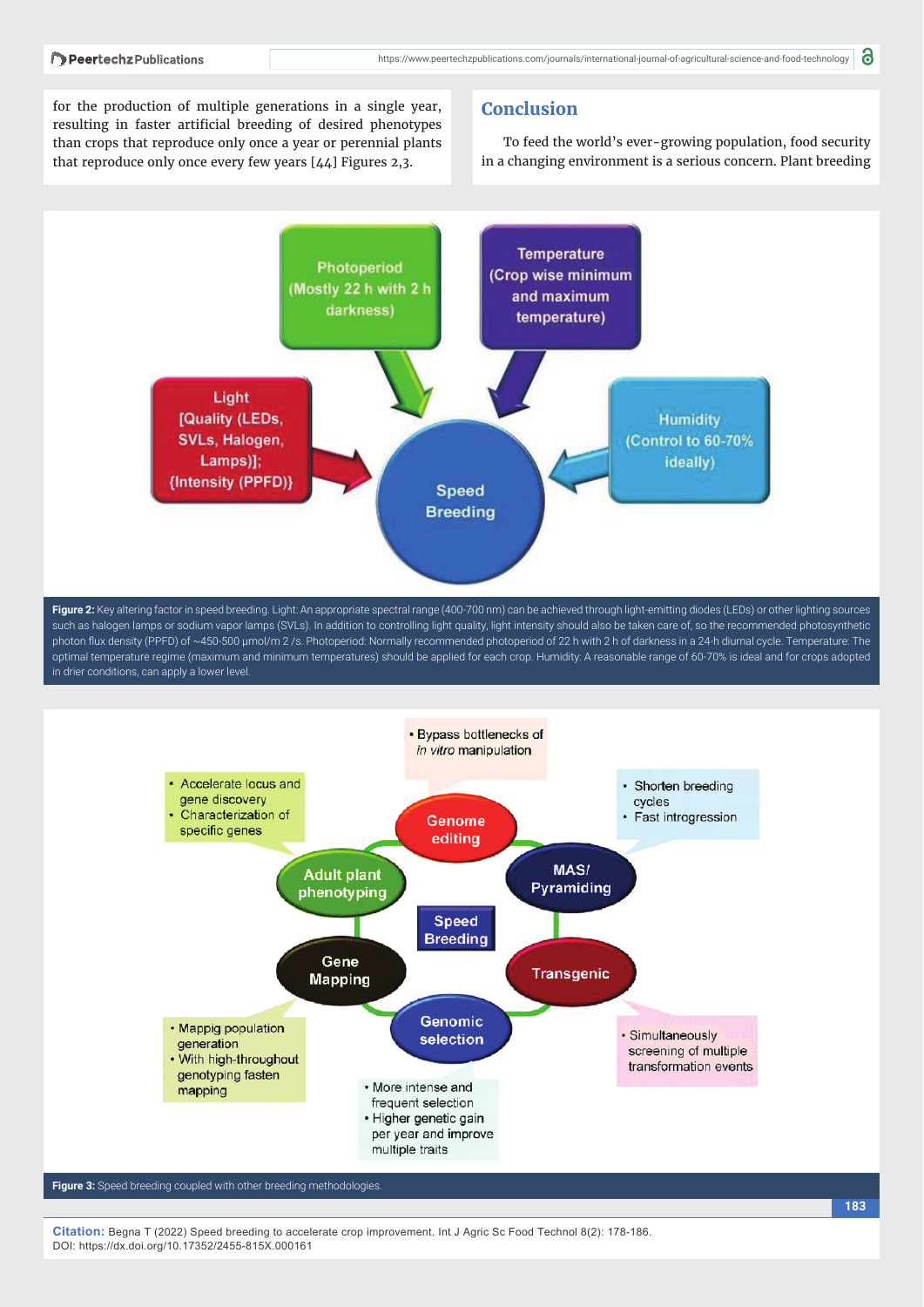advances in the form of breakthrough approaches are the ultimate solution for developing high-yielding, diseaseresistant, and nutritious cultivars in a short period. Crop development is critical for improving crop yield to fulfill global food demands. Plant breeders and scientists are working hard to generate superior crops with higher yields, better nutritional compositions, pest and pathogen resistance, and climate resilience. To improve a crop, traditional breeding plays a vital role, which is a lengthy and tedious procedure that involves producing and studying huge populations of crops over several generations, frequently in conjunction with fatal gene cointegration.

The rate of yield increment in most crop breeding programs is insufficient to meet the increased food demand caused by a rapidly growing global population. The very long crop duration limits the creation of improved crop types in plant breeding. A new cultivar can take one or two decades to develop due to the numerous stages of crossing, selection, and testing needed in the generation of new plant varieties. The rapid development of better plant varieties is one strategy to alleviate food scarcity issues and increase food security. To improve agronomic qualities in crop plants that are linked to production, quality, and tolerance to biotic and abiotic challenges. Genetic selection, mutagenic breeding, somaclonal variations, wholegenome sequence-based techniques, physical mapping, and functional genomics tools were among the traditional and molecular approaches used. Recent advancements in genome editing technology, such as programmable nucleases, clustered regularly interspaced short palindromic repeats (CRISPR), and CRISPR-associated (Cas) proteins, have ushered in a new era of plant breeding. Plant breeders and researchers around the world are using modern strategies such as speed breeding, genome editing technologies, and high-throughput phenotyping to improve crop breeding efficiency.

Speed breeding is a form of protocol that can be used to increase agricultural yield by altering the light duration, intensity, and temperature-controlled zone, as well as the generation of disease-resistant varieties and lowering salt sensitivity in crops. The photosynthetic process is improved via speed breeding, resulting in faster crop development. In comparison to traditional breeding, this approach allows for the release of several generations of the same crop in a shorter amount of time. Speed breeding is a revolutionary technique for rapidly creating new long-day plant cultivars by lowering the generation time. Speed breeding is a cutting-edge technique for growing plants in several generations per year. To address food security challenges, more generation times each year are required. By lowering the amount of time, space, and resources invested in the selection and genetic progression of superior crop varieties, speed breeding can hasten the production of high-performing cultivars with market-preferred features. Plant breeders may now offer enhanced crop types more quickly thanks to this technology. For effective incorporation of speed breeding into a crop development program, streamlined operations that reduce labor and lost-cost facilities are essential.

Furthermore, combining speed breeding with conventional, marker-assisted selection, and gene editing breeding procedures can help to improve the selection of elite genotypes and lines with innovative features like improved yield and nutritional quality, as well as biotic and abiotic stress tolerance. The most suitable selection strategies are compatible with rapid breeding. However, in many developing countries, particularly in public plant breeding programs, the adoption of speed breeding is limited due to a shortage of skilled plant breeders and plant breeding technicians, as well as a lack of the necessary infrastructure and reliable water and electricity sources. There is now a lack of regulatory and financial support from the government to launch and continue speed breeding in public plant breeding programs. To accelerate the production, testing, and commercial release of crop varieties, speed breeding must be combined with other breeding techniques as well as cost-effective high-throughput genotyping and phenotyping. In general, plant biologists can scale up their crop improvement research by combining speed breeding with genetic tools and resources. Speed breeding protocols that reduce plant production times can help accelerate breeding and research to meet rising demand.

#### **References**

- 1. FAO. 2019. Disasters causing billions in agricultural losses, with drought leading the way.
- 2. Trnka M, Feng S, Semenov MA, Olesen JE, Kersebaum KC, Rötter RP, Semerádová D, Klem K, Huang W, Ruiz-Ramos M, Hlavinka P, Meitner J, Balek J, Havlík P, Büntgen U. Mitigation efforts will not fully alleviate the increase in water scarcity occurrence probability in wheat-producing areas. Sci Adv. 2019 Sep 25;5(9):eaau2406. doi: 10.1126/sciadv.aau2406. PMID: 31579815; PMCID: PMC6760931.
- 3. Ray DK, Mueller ND, West PC, Foley JA. Yield Trends Are Insufficient to Double Global Crop Production by 2050. PLoS One. 2013 Jun 19;8(6):e66428. doi: 10.1371/journal.pone.0066428. PMID: 23840465; PMCID: PMC3686737.
- 4. Araus JL, Kefauver SC, Zaman-Allah M, Olsen MS, Cairns JE. Translating high-throughput phenotyping into genetic gain. Trends in plant science. 2018; 23(5): 451-466.
- 5. Bassi FM, Bentley AR, Charmet G, Ortiz R, Crossa J. Breeding schemes for the implementation of genomic selection in wheat (Triticum spp.). Plant Sci. 2016 Jan;242:23-36. doi: 10.1016/j.plantsci.2015.08.021. Epub 2015 Sep 6. PMID: 26566822.
- 6. Ghosh S, Watson A, Gonzalez-Navarro OE, Ramirez-Gonzalez RH, Yanes L, Mendoza-Suárez M, Simmonds J, Wells R, Rayner T, Green P, Hafeez A, Hayta S, Melton RE, Steed A, Sarkar A, Carter J, Perkins L, Lord J, Tester M, Osbourn A, Moscou MJ, Nicholson P, Harwood W, Martin C, Domoney C, Uauy C, Hazard B, Wulff BBH, Hickey LT. Speed breeding in growth chambers and glasshouses for crop breeding and model plant research. Nat Protoc. 2018 Dec;13(12):2944-2963. doi: 10.1038/s41596-018-0072-z. PMID: 30446746.
- 7. Shivakumar M, Nataraj V, Kumawat G, Rajesh V, Chandra S, Gupta S, Bhatia VS. Speed breeding for Indian Agriculture: a rapid method for development of new crop varieties. Current Science. 2018; 115:1241-1241.
- 8. Shimelis H, Laing M. Timelines in conventional crop improvement: prebreeding and breeding procedures. Australian Journal of Crop Science. 2012; 6(11): 1542-1549.
- 9. Breseghello F, Coelho AS. Traditional and modern plant breeding methods with examples in rice (Oryza sativa L.). J Agric Food Chem. 2013 Sep 4;61(35):8277-86. doi: 10.1021/jf305531j. Epub 2013 Apr 3. PMID: 23551250.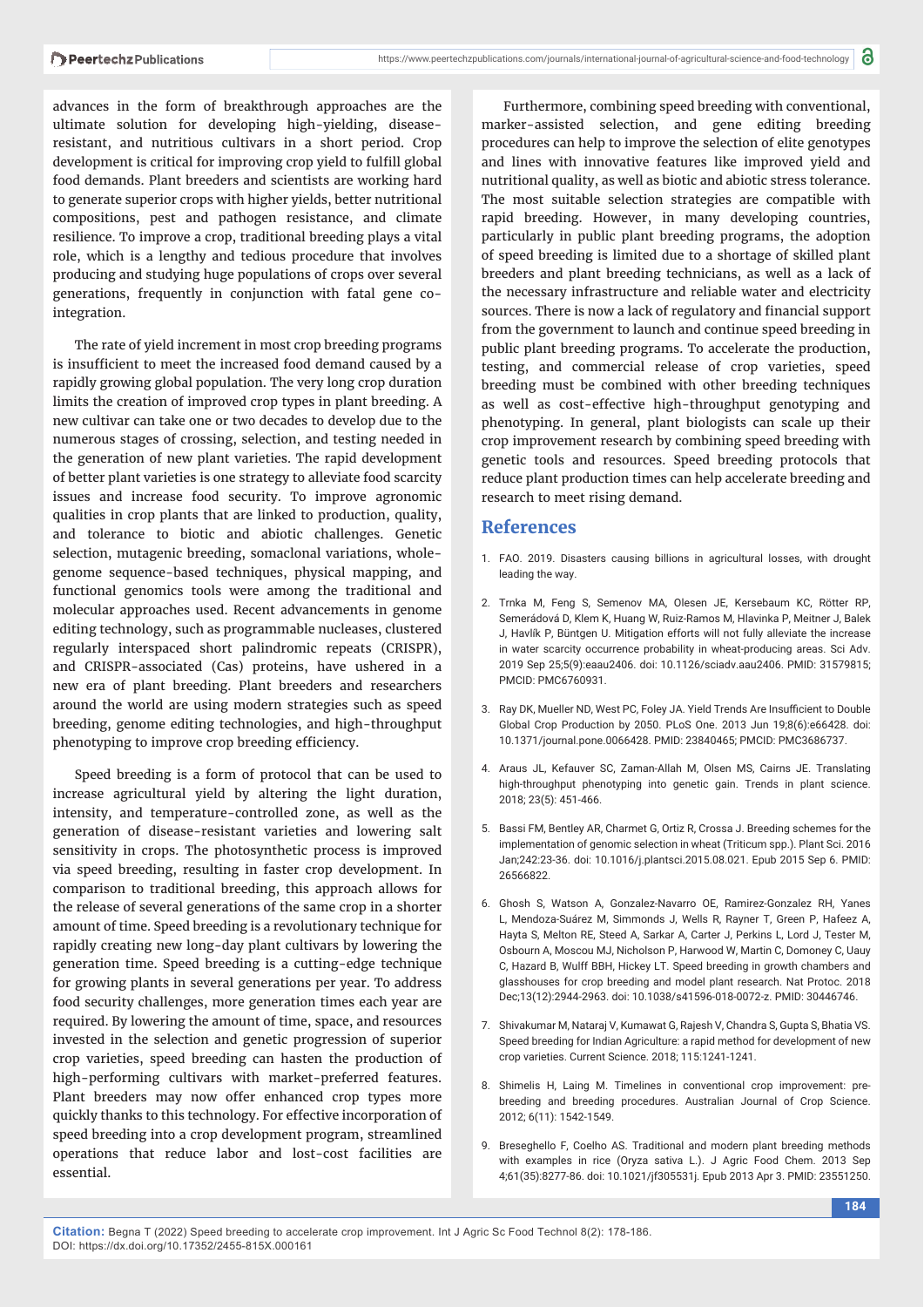- 10. Ahmar S, Gill RA, Jung KH, Faheem A, Qasim MU, Mubeen M, Zhou W. Conventional and Molecular Techniques from Simple Breeding to Speed Breeding in Crop Plants: Recent Advances and Future Outlook. Int J Mol Sci. 2020 Apr 8;21(7):2590. doi: 10.3390/ijms21072590. PMID: 32276445; PMCID: PMC7177917.
- 11. Dwivedi SL, Britt AB, Tripathi L, Sharma S, Upadhyaya HD, Ortiz R. Haploids: Constraints and opportunities in plant breeding. Biotechnol Adv. 2015 Nov 1;33(6 Pt 1):812-29. doi: 10.1016/j.biotechadv.2015.07.001. Epub 2015 Jul 9. PMID: 26165969.
- 12. Hickey LT, N Hafeez A, Robinson H, Jackson SA, Leal-Bertioli SCM, Tester M, Gao C, Godwin ID, Hayes BJ, Wulff BBH. Breeding crops to feed 10 billion. Nat Biotechnol. 2019 Jul;37(7):744-754. doi: 10.1038/s41587-019-0152-9. Epub 2019 Jun 17. PMID: 31209375.
- 13. Zhang Y, Miao X, Xia X, He Z. Cloning of seed dormancy genes (TaSdr) associated with tolerance to pre-harvest sprouting in common wheat and development of a functional marker. Theor Appl Genet. 2014 Apr;127(4):855- 66. doi: 10.1007/s00122-014-2262-6. Epub 2014 Jan 23. PMID: 24452439.
- 14. Wolf BM, Blankenship RE. Far-red light acclimation in diverse oxygenic photosynthetic organisms. Photosynthesis Research. 2019; 142(3): 349-359.
- 15. Hickey LT, Germán SE, Pereyra SA, Diaz JE, Ziems LA, Fowler RA, Platz GJ, Franckowiak JD, Dieters MJ. Speed breeding for multiple disease resistance in barley. Euphytica. 2017; 213(3): 1-14.
- 16. Chhetri M, Bariana H, Wong D, Sohail Y, Hayden M, Bansal U. Development of robust molecular markers for marker-assisted selection of leaf rust resistance gene Lr23 in common and durum wheat breeding programs. Molecular Breeding. 2017; 37(3): 1-8.
- 17. Watson A, Ghosh S, Williams MJ, Cuddy WS, Simmonds J, Rey MD, Asyraf Md Hatta M, Hinchliffe A, Steed A, Reynolds D, Adamski NM. Speed breeding is a powerful tool to accelerate crop research and breeding. Nature plants. 2018; 4(1): 23-29.
- 18. Budak H, Kantar M, Kurtoglu KY. Drought tolerance in modern and wild wheat. ScientificWorldJournal. 2013 May 15;2013:548246. doi: 10.1155/2013/548246. PMID: 23766697; PMCID: PMC3671283.
- 19. Heffner EL, Sorrells ME, Jannink JL. Genomic selection for crop improvement. 2009.
- 20. Crossa J, Beyene Y, Kassa S, Pérez P, Hickey JM, Chen C, de los Campos G, Burgueño J, Windhausen VS, Buckler E, Jannink JL, Lopez Cruz MA, Babu R. Genomic prediction in maize breeding populations with genotypingby-sequencing. G3 (Bethesda). 2013 Nov 6;3(11):1903-26. doi: 10.1534/ g3.113.008227. PMID: 24022750; PMCID: PMC3815055.
- 21. Richard CA, Hickey LT, Fletcher S, Jennings R, Chenu K, Christopher JT. Highthroughput phenotyping of seminal root traits in wheat. Plant Methods. 2015 Mar 1;11:13. doi: 10.1186/s13007-015-0055-9. PMID: 25750658; PMCID: PMC4351910.
- 22. Fiorani F, Schurr U. Future scenarios for plant phenotyping. Annu Rev Plant Biol. 2013;64:267-91. doi: 10.1146/annurev-arplant-050312-120137. Epub 2013 Feb 28. PMID: 23451789.
- 23. Li L, Zhang Q, Huang D. A review of imaging techniques for plant phenotyping. Sensors (Basel). 2014 Oct 24;14(11):20078-111. doi: 10.3390/s141120078. PMID: 25347588; PMCID: PMC4279472.
- 24. Golzarian MR, Frick RA, Rajendran K, Berger B, Roy S, Tester M, Lun DS. Accurate inference of shoot biomass from high-throughput images of cereal plants. Plant Methods. 2011 Feb 1;7:2. doi: 10.1186/1746-4811-7-2. PMID: 21284859; PMCID: PMC3042986.
- 25. Walter MH, Stauder R, Tissier A, Evolution of root-specific carotenoid precursor pathways for apocarotenoid signal biogenesis. Plant Science. 2015; 233: 1-10.
- 26. Arvidsson S, Pérez-Rodríguez P, Mueller-Roeber B. A growth phenotyping pipeline for Arabidopsis thaliana integrating image analysis and rosette area modeling for robust quantification of genotype effects. New Phytol. 2011 Aug;191(3):895-907. doi: 10.1111/j.1469-8137.2011.03756.x. Epub 2011 May 13. PMID: 21569033.
- 27. Christopher J, Richard C, Chenu K, Christopher M, Borrell A, Hickey L. Integrating rapid phenotyping and speed breeding to improve staygreen and root adaptation of wheat in changing, water-limited, Australian environments. Procedia Environmental Sciences. 2015; 29: 175-176.
- 28. Wolter F, Schindele P, Puchta H. Plant breeding at the speed of light: the power of CRISPR/Cas to generate directed genetic diversity at multiple sites. BMC plant biology. 2019; 19(1), pp.1-8.
- 29. Lynch M, Walsh B. Genetics and analysis of quantitative traits. 1998.
- 30. Meuwissen T. Genomic selection: the future of marker assisted selection and animal breeding. Marker Assisted selection: a fast track to increase genetic gain in plants and animal breedeng. 2013; 54-59.
- 31. Jighly A, Lin Z, Pembleton LW, Cogan NO, Spangenberg GC, Hayes BJ, Daetwyler HD. Boosting genetic gain in allogamous crops via speed breeding and genomic selection. Frontiers in plant science. 2019; 1364.
- 32. Alahmad S, Dinglasan E, Leung KM, Riaz A, Derbal N, Voss-Fels KP, Able JA, Bassi FM, Christopher J, Hickey LT. Speed breeding for multiple quantitative traits in durum wheat. Plant methods. 2018; 14:1-15.
- 33. Alexandratos N, Bruinsma J. World agriculture towards 2030/2050: the 2012 revision. 2012.
- 34. Khoury CK, Bjorkman AD, Dempewolf H, Ramirez-Villegas J, Guarino L, Jarvis A, Rieseberg LH, Struik PC. Increasing homogeneity in global food supplies and the implications for food security. Proc Natl Acad Sci U S A. 2014 Mar 18;111(11):4001-6. doi: 10.1073/pnas.1313490111. Epub 2014 Mar 3. PMID: 24591623; PMCID: PMC3964121.
- 35. Shiferaw B, Smale M, Braun HJ, Duveiller E, Reynolds M, Muricho G. Crops that feed the world 10. Past successes and future challenges to the role played by wheat in global food security. Food Security. 2013; 5(3): 291-317.
- 36. Von Braun J. The world food situation: An overview. Washington, DC: International Food Policy Research Institute. 2005.
- 37. Ristaino JB. Tracking historic migrations of the Irish potato famine pathogen, Phytophthora infestans. Microbes Infect. 2002 Nov;4(13):1369-77. doi: 10.1016/s1286-4579(02)00010-2. PMID: 12443902.
- 38. Varshney RK, Hoisington DA, Tyagi AK. Advances in cereal genomics and applications in crop breeding. Trends Biotechnol. 2006 Nov;24(11):490-9. doi: 10.1016/j.tibtech.2006.08.006. Epub 2006 Sep 7. Erratum in: Trends Biotechnol. 2007 Jan;25(1):1. PMID: 16956681.
- 39. Li H, Rasheed A, Hickey LT, He Z. Fast-Forwarding Genetic Gain. Trends Plant Sci. 2018 Mar;23(3):184-186. doi: 10.1016/j.tplants.2018.01.007. Epub 2018 Feb 6. PMID: 29426713.
- 40. Collins FS, Green ED, Guttmacher AE, Guyer MS; US National Human Genome Research Institute. A vision for the future of genomics research. Nature. 2003 Apr 24;422(6934):835-47. doi: 10.1038/nature01626. Epub 2003 Apr 14. PMID: 12695777.
- 41. Majid A, Parray GA, Wani SH, Kordostami M, Sofi NR, Waza SA, Shikari AB, Gulzar S. Genome editing and its necessity in agriculture. Int J Curr Microbiol Appl Sci. 2017; 6: 5435-5443.
- 42. Mujjassim NE, Mallik M, Rathod NKK, Nitesh SD. Cisgenesis and intragenesis a new tool for conventional plant breeding: A review. J Pharmacogn Phytochem. 2019; 8: 2485-2489.
- 43. Dreher K, Morris M, Khairallah M, Ribaut JM, Pandey S. Srinivasan G. Is markerassisted selection cost-effective compared to conventional plant breeding

**Citation:** Begna T (2022) Speed breeding to accelerate crop improvement. Int J Agric Sc Food Technol 8(2): 178-186. DOI: https://dx.doi.org/10.17352/2455-815X.000161